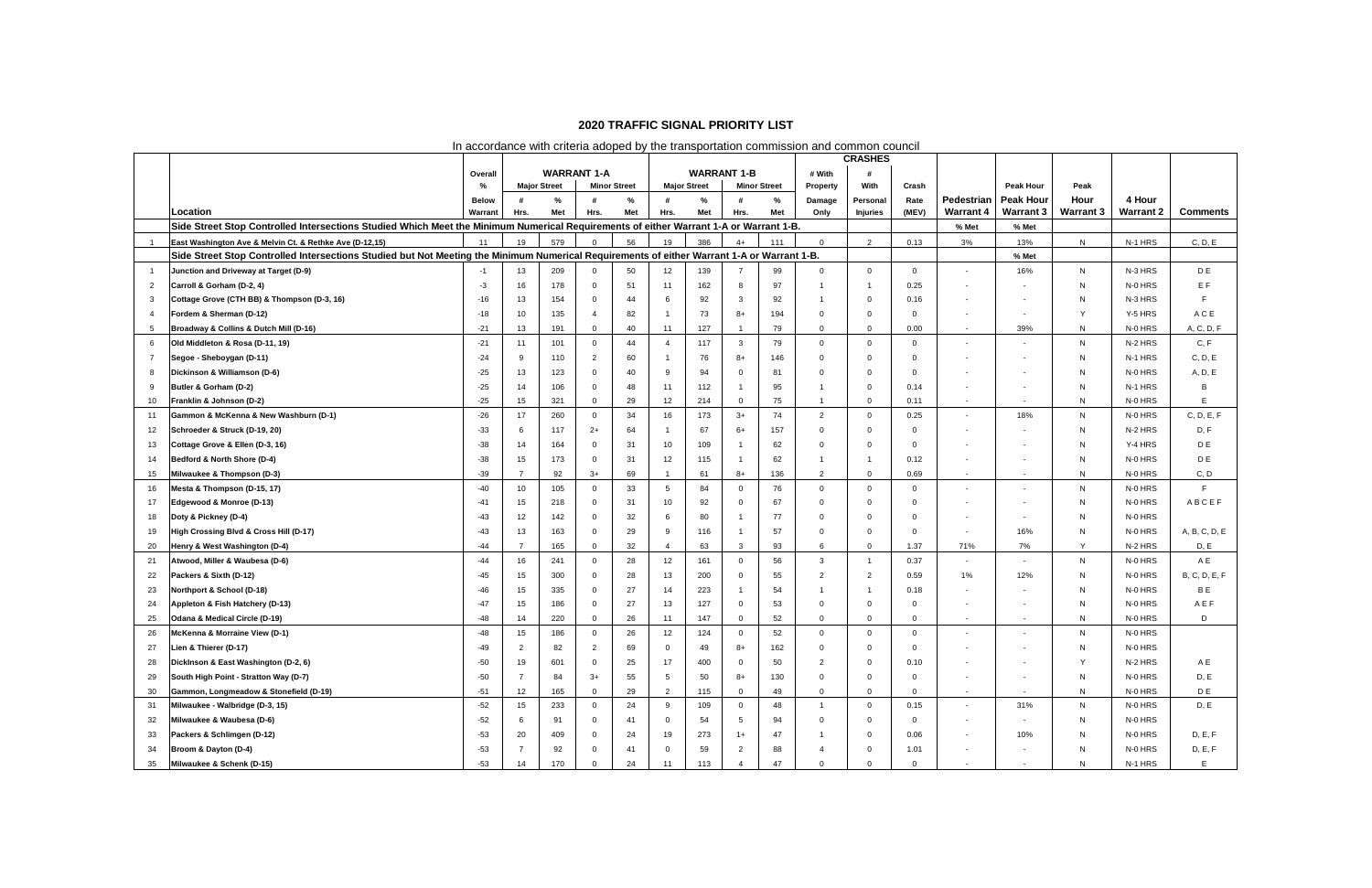|     |                                                |              |                         |                     |                |                     |                 |                     | <b>CRASHES</b> |                     |                |                 |                |                  |                          |                  |                  |                   |
|-----|------------------------------------------------|--------------|-------------------------|---------------------|----------------|---------------------|-----------------|---------------------|----------------|---------------------|----------------|-----------------|----------------|------------------|--------------------------|------------------|------------------|-------------------|
|     |                                                | Overall      |                         | <b>WARRANT 1-A</b>  |                | <b>WARRANT 1-B</b>  |                 |                     | # With         |                     |                |                 |                |                  |                          |                  |                  |                   |
|     |                                                | %            |                         | <b>Major Street</b> |                | <b>Minor Street</b> |                 | <b>Major Street</b> |                | <b>Minor Street</b> | Property       | With            | Crash          |                  | Peak Hour                | Peak             |                  |                   |
|     |                                                | <b>Below</b> | #                       | %                   | #              | %                   | #               | %                   | #              | %                   | Damage         | Personal        | Rate           | Pedestrian       | <b>Peak Hour</b>         | Hour             | 4 Hour           |                   |
|     | Location                                       | Warrant      | Hrs.                    | Met                 | Hrs.           | Met                 | Hrs.            | Met                 | Hrs.           | Met                 | Only           | <b>Injuries</b> | (MEV)          | <b>Warrant 4</b> | <b>Warrant 3</b>         | <b>Warrant 3</b> | <b>Warrant 2</b> | <b>Comments</b>   |
| 36  | Carroll & Doty (D-4)                           | $-53$        | 12                      | 135                 | $\mathbf 0$    | 25                  | 5               | 102                 | 3              | 47                  | $\mathbf{0}$   | $\overline{0}$  | $\mathbf 0$    |                  |                          | Y                | N-3 HRS          | E                 |
| 37  | Sherman & Trailsway (D-12)                     | $-53$        | 11                      | 151                 | $\mathbf 0$    | 31                  | 3               | 82                  | $\mathbf 0$    | 65                  | $\Omega$       | $\Omega$        | $\Omega$       |                  | $\overline{\phantom{a}}$ | N                | N-0 HRS          |                   |
| 38  | Blackhawk, Erdman & University (CTH MS) (D-11) | -54          | 19                      | 533                 | $\mathbf 0$    | 23                  | 18              | 356                 | $\mathbf 0$    | 46                  | $\Omega$       | $\mathbf 0$     | $\Omega$       | 8%               | $\overline{\phantom{a}}$ | N                | N-0 HRS          | C, D, E, F        |
| 39  | <b>Bassett &amp; Dayton (D-4)</b>              | -54          | $\overline{2}$          | 84                  | $\mathbf 0$    | 44                  | $\mathbf 0$     | 58                  | $6+$           | 88                  | $\Omega$       | $\mathbf 0$     | $\Omega$       |                  | $\blacksquare$           | N                | N-1 HRS          | Ε                 |
| 40  | Carroll & Dayton (D-4)                         | $-56$        | 5                       | 95                  | $\mathbf 0$    | 39                  | $\mathbf 0$     | 90                  | $4+$           | 54                  | $\Omega$       | $\Omega$        | $\Omega$       |                  | $\blacksquare$           | N                | N-0 HRS          | EF                |
| 41  | Milwaukee-Wittwer (D-3, 15)                    | $-57$        | 14                      | 183                 | $\mathbf 0$    | 22                  | 9               | 122                 | $\overline{2}$ | 43                  | $\mathbf{0}$   | $\overline{0}$  | $\overline{0}$ |                  | 5%                       | N                | N-0 HRS          | D                 |
| 42  | Marquette & Milwaukee (D-6)                    | $-57$        | 13                      | 162                 | $\mathbf 0$    | 23                  | $\overline{7}$  | 123                 | $\mathbf 0$    | 41                  | $\Omega$       | $\mathbf 0$     | $\Omega$       |                  | $\blacksquare$           | N                | N-0 HRS          |                   |
| 43  | Milwaukee & Oak (D-6)                          | $-59$        | 6                       | 91                  | $\mathbf 0$    | 41                  | $\mathbf 0$     | 60                  | $\mathbf 0$    | 81                  | $\Omega$       | $\mathbf 0$     | $\Omega$       |                  | 24%                      | N                | N-0 HRS          |                   |
| 44  | Hill Drive & Whitney Way (D-11)                | -60          | 13                      | 231                 | $\mathbf 0$    | 20                  | 12              | 154                 | $\mathbf 0$    | 40                  | $\Omega$       | $\mathbf 0$     | 0              |                  | ٠                        | N                | N-0 HRS          | C, D, E           |
| 45  | Main & Proudfit (D-4)                          | -61          | 15                      | 174                 | $\mathbf 0$    | 19                  | 12              | 116                 | $\mathbf 0$    | 39                  | $\mathbf 0$    | $\mathbf 0$     | $\Omega$       | 10%              | $\blacksquare$           | $\mathsf{N}$     | N-0 HRS          | A, D, E, F        |
| 46  | Knickerbocker & Monroe (D-13)                  | $-61$        | 14                      | 289                 | $\mathbf 0$    | 19                  | 12              | 192                 | $\mathbf{0}$   | 39                  | $\overline{0}$ | $\overline{0}$  | $\overline{0}$ |                  | $\blacksquare$           | N                | N-0 HRS          | ADE               |
| 47  | Odana Lane & Odana Rd (D-10)                   | $-61$        | 14                      | 149                 | $\mathbf 0$    | 20                  | 11              | 99                  | $\mathbf{0}$   | 40                  | $\overline{2}$ | $\mathbf 0$     | 0.44           |                  | $\overline{\phantom{a}}$ | N                | N-0 HRS          | A, C, D, E        |
| 48  | Packers Ave. & Tennyson Ln. (D-12)             | -61          | 14                      | 162                 | $\mathbf 0$    | 19                  | 11              | 108                 | $\mathbf 0$    | 39                  | $\Omega$       | $\mathbf 0$     | $\Omega$       |                  | $\sim$                   | N                | N-0 HRS          | D, E, F           |
| 49  | Monona (CTH BB), Panther & Tompkins (D-16)     | $-62$        | 15                      | 294                 | $\mathbf 0$    | 21                  | 14              | 175                 | $\mathbf 0$    | 38                  | $\overline{2}$ | $\mathbf 0$     | 0.18           |                  | $\blacksquare$           | N                | N-0 HRS          | ABEF              |
| 50  | Atwood - Sugar - Oakridge (D-6)                | $-63$        | 14                      | 151                 | $\mathbf 0$    | 19                  | 12              | 101                 | $\mathbf 0$    | 37                  | 0              | $\mathbf 0$     | 0.18           | $\sim$           | 5%                       | N                | N-0 HRS          |                   |
| 51  | Knutson-Northport (D-18)                       | $-64$        | 13                      | 197                 | $\overline{0}$ | 18                  | 13              | 131                 | $\mathbf{0}$   | 36                  | $\mathbf 1$    | $\overline{0}$  | 0.20           |                  |                          | N                | N-0 HRS          | EF                |
| 52  | Few & Williamson (D-6)                         | -64          | 15                      | 181                 | $\mathbf 0$    | 20                  | 10              | 89                  | $\mathbf 0$    | 47                  | $\mathbf 0$    | $\mathbf 0$     | $\Omega$       |                  | $\blacksquare$           | N                | N-0 HRS          | A E               |
| 53  | East Park Blvd & East Terrace Dr (D-17)        | -64          | $\overline{\mathbf{4}}$ | 54                  | $\mathbf{3}$   | 69                  | $\mathbf 0$     | 36                  | $6+$           | 137                 | $\overline{2}$ | $\mathbf 0$     | 0.55           |                  | $\blacksquare$           | N                | N-0 HRS          | D F               |
| 54  | Marsh & Siggelkow (D-16)                       | $-64$        | $\mathbf{3}$            | 67                  | $\overline{2}$ | 43                  | $\mathbf 0$     | 40                  | $6+$           | 96                  | $\Omega$       | $\mathbf 0$     | $\mathbf 0$    |                  | $\overline{\phantom{a}}$ | N                | N-1 HRS          | D                 |
| 55  | Carver & Fish Hatchery (CTH D) (D-14)          | $-65$        | 17                      | 270                 | $\mathbf 0$    | 18                  | 14              | 180                 | $\mathbf 0$    | 35                  | $\mathbf 0$    | $\mathbf 0$     | $\Omega$       |                  | 12%                      | ${\sf N}$        | N-0 HRS          | D                 |
| 56  | Raymond Rd & S. Gammon Rd (D-7)                | $-65$        | $\overline{2}$          | 55                  | $\overline{2}$ | 74                  | $\mathbf{0}$    | 35                  | $8+$           | 167                 | $\overline{4}$ | $\overline{0}$  | 1.14           |                  | $\overline{\phantom{a}}$ | N                | N-1 HRS          | A, B, C, D, E     |
| -57 | Odana & West Platte (D-19)                     | -68          | 14                      | 214                 | $\mathbf 0$    | 16                  | 11              | 142                 | $\mathbf 0$    | 32                  | $\overline{2}$ | $\mathbf 0$     | 0.32           |                  | $\overline{\phantom{a}}$ | N                | N-0 HRS          | ABDEF             |
| 58  | Fairchild & Mifflin (D-4)                      | -68          | $\overline{7}$          | 98                  | $\mathbf 0$    | 34                  | $\mathbf 0$     | 65                  | 3              | 67                  | 0              | $\mathbf 0$     | $\Omega$       |                  | $\overline{\phantom{a}}$ | N                | N-0 HRS          |                   |
| 59  | Big Sky, Mineral Point & Tree (D-9)            | $-68$        | 16                      | 400                 | $\overline{0}$ | 16                  | 16              | 267                 | $\mathbf{0}$   | 32                  | $\Omega$       | $\overline{0}$  | $\Omega$       | $\sim$           | $\blacksquare$           | N                | N-0 HRS          | ACEF              |
| 60  | Gorham & Henry (D-2, 4)                        | $-69$        | 16                      | 229                 | $\mathbf 0$    | 16                  | 15              | 153                 | $\mathbf 0$    | 31                  | -1             | $\overline{0}$  | 0.13           | $\sim$           | $\blacksquare$           | N                | N-0 HRS          | E                 |
| 61  | Bedford & Main (D-4)                           | $-69$        | $\overline{0}$          | 57                  | $\mathbf 0$    | 55                  | $\mathbf 0$     | 31                  | $+5$           | 127                 | $\overline{0}$ | $\overline{0}$  | $\overline{0}$ |                  | $\overline{\phantom{a}}$ | N                | N-0 HRS          |                   |
| 62  | Cottage Grove (CTH BB) & Mc Lean (D-3, 16)     | $-69$        | 11                      | 109                 | $\mathbf 0$    | 29                  | $5\phantom{.0}$ | 73                  | $\mathbf 0$    | 58                  | $\Omega$       | $\mathbf 0$     | $\Omega$       |                  | $\blacksquare$           | N                | N-0 HRS          | D, E, H           |
| 63  | Raymond Rd & Muir Field (D-1, D-7)             | $-71$        | $\overline{2}$          | 55                  | $\overline{2}$ | 59                  | $\mathbf 0$     | 29                  | 6+             | 144                 | $\Omega$       | $\mathbf 0$     | $\Omega$       |                  | $\overline{\phantom{a}}$ | N                | N-1 HRS          | A, B, C, D, E     |
| 64  | Raymond - South High Point (D-7)               | $-71$        | $\Omega$                | 43                  | 3              | 68                  | $\mathbf 0$     | 29                  | $7+$           | 136                 | $\Omega$       | 0               | $\Omega$       |                  | $\overline{\phantom{a}}$ | N                | N-2 HRS          | C, D, F           |
| 65  | Badger & Cypress (D-14)                        | $-72$        |                         | 90                  | $\mathbf 0$    | 33                  | $\Omega$        | 49                  | $3+$           | 79                  | $\Omega$       | $\mathbf{0}$    | $\Omega$       |                  |                          | N                | N-0 HRS          |                   |
| 66  | Mandrake & Northport (D-18)                    | $-73$        | 16                      | 204                 | $\mathbf 0$    | 14                  | 15              | 136                 | $\mathbf{0}$   | 27                  | $\Omega$       | $\mathbf 0$     | $\Omega$       |                  |                          | ${\sf N}$        | N-0 HRS          |                   |
| 67  | Gilbert & Whitney (D-10, 20)                   | $-73$        | 16                      | 192                 | $\mathbf 0$    | 13                  | 12              | 128                 | $\mathbf{0}$   | 27                  | $\Omega$       | $\mathbf 1$     | 0.11           |                  | $\overline{\phantom{a}}$ | N                | N-0 HRS          | ADEF              |
| 68  | American Parkway & Tancho (D-17)               | $-76$        | 6                       | 96                  | $\mathbf 0$    | 28                  | $\overline{1}$  | 55                  | $\overline{1}$ | 69                  | $\mathbf 0$    | $\mathbf 0$     | $\mathbf 0$    |                  | $\overline{\phantom{a}}$ | N                | N-0 HRS          | DEF               |
| 69  | Gammon, Ponwood & Sawmill (D-19)               | $-77$        | 13                      | 137                 | $\mathbf 0$    | 16                  | $\overline{7}$  | 91                  | $\mathbf 0$    | 32                  | 0              | $\mathbf 0$     | $\Omega$       |                  | $\blacksquare$           | N                | N-0 HRS          |                   |
| 70  | Aberg & Huxley (D-12)                          | $-78$        | 9                       | 107                 | $\mathbf 0$    | 22                  | $\overline{1}$  | 79                  | $\overline{2}$ | 40                  | -1             | $\mathbf 0$     | 0.26           | $\sim$           | $\blacksquare$           | N                | N-0 HRS          | E                 |
| 71  | Cottage Grove & Maher (D-15)                   | $-78$        | 14                      | 110                 | $\overline{0}$ | 13                  | $\overline{7}$  | 126                 | $\mathbf 0$    | 22                  | $\mathbf 0$    | $\overline{0}$  | $\mathbf 0$    | $\sim$           | $\overline{\phantom{a}}$ | N                | N-0 HRS          | D, E              |
| 72  | Packers & Scott (D-12)                         | -79          | 9                       | 116                 | $\mathbf 0$    | 21                  | $\overline{2}$  | 77                  | $\mathbf 0$    | 43                  |                | $\mathbf 0$     | 0.23           |                  | $\blacksquare$           | N                | N-0 HRS          | <b>B, C, D, E</b> |
| 73  | Kelab & Segoe (D-11)                           | $-79$        | 8                       | 99                  | $\mathbf 0$    | 22                  | $\mathbf 0$     | 66                  | $\mathbf 0$    | 44                  | $\mathbf 0$    | $\mathbf 0$     | $\mathbf 0$    |                  | $\overline{\phantom{a}}$ | N                | N-0 HRS          | EF                |
| 74  | Eau Claire & Old Middleton (D-11, 19)          | $-79$        | 13                      | 122                 | $\mathbf 0$    | 16                  | 6               | 80                  | $\mathbf 0$    | 41                  | 0              | $\mathbf 0$     | $\mathbf 0$    |                  | $\overline{\phantom{a}}$ | ${\sf N}$        | N-0 HRS          |                   |
| 75  | Blue Ridge & Old Sauk (D-19)                   | -80          | 9                       | 161                 | $\mathbf 0$    | 20                  | $\overline{2}$  | 70                  | $\mathbf 0$    | 42                  | $\mathbf 0$    | $\mathbf 0$     | $\mathbf{0}$   | $\sim$           | $\blacksquare$           | ${\sf N}$        | N-0 HRS          |                   |
| 76  | East Pass, Maple Grove & Westin (D-7)          | $-82$        | $\overline{4}$          | 80                  | $\overline{0}$ | 33                  | $\overline{2}$  | 53                  | 2              | 65                  | $\mathbf 0$    | $\overline{0}$  | $\mathbf 0$    |                  | $\blacksquare$           | N                | N-0 HRS          |                   |
| 77  | McKenna & Pilgrim (D-1, 20)                    | $-82$        | 6                       | 82                  | $\mathbf 0$    | 36                  | $\overline{2}$  | 64                  | $\overline{1}$ | 49                  | $\Omega$       | $\mathbf 0$     | 0              |                  | $\overline{\phantom{a}}$ | N                | N-0 HRS          |                   |
| 78  | Gammon & Farmington Way (D-9, 19)              | $-82$        | 14                      | 220                 | $\mathbf 0$    | 11                  | 10              | 122                 | $\mathbf{0}$   | 18                  | 0              | $\mathbf 0$     | $\Omega$       |                  | $\blacksquare$           | N                | N-0 HRS          |                   |
| 79  | Forward & Schroeder (D-19, 20)                 | $-83$        | $\mathbf{3}$            | 105                 | $\mathbf 0$    | 17                  | $\mathbf 0$     | 53                  | $1+$           | 64                  | 0              | $\mathbf 0$     | $\mathbf 0$    |                  | $\overline{\phantom{a}}$ | N                | N-0 HRS          | B, C, D           |
| 80  | Mineral Point & Owens (D-11)                   | -83          | 13                      | 168                 | $\mathbf 0$    | 15                  | 5               | 87                  | $\mathbf 0$    | 30                  | $\mathbf 0$    | $\mathbf 0$     | $\mathbf 0$    |                  | $\sim$                   | ${\sf N}$        | N-0 HRS          | A, B, E           |